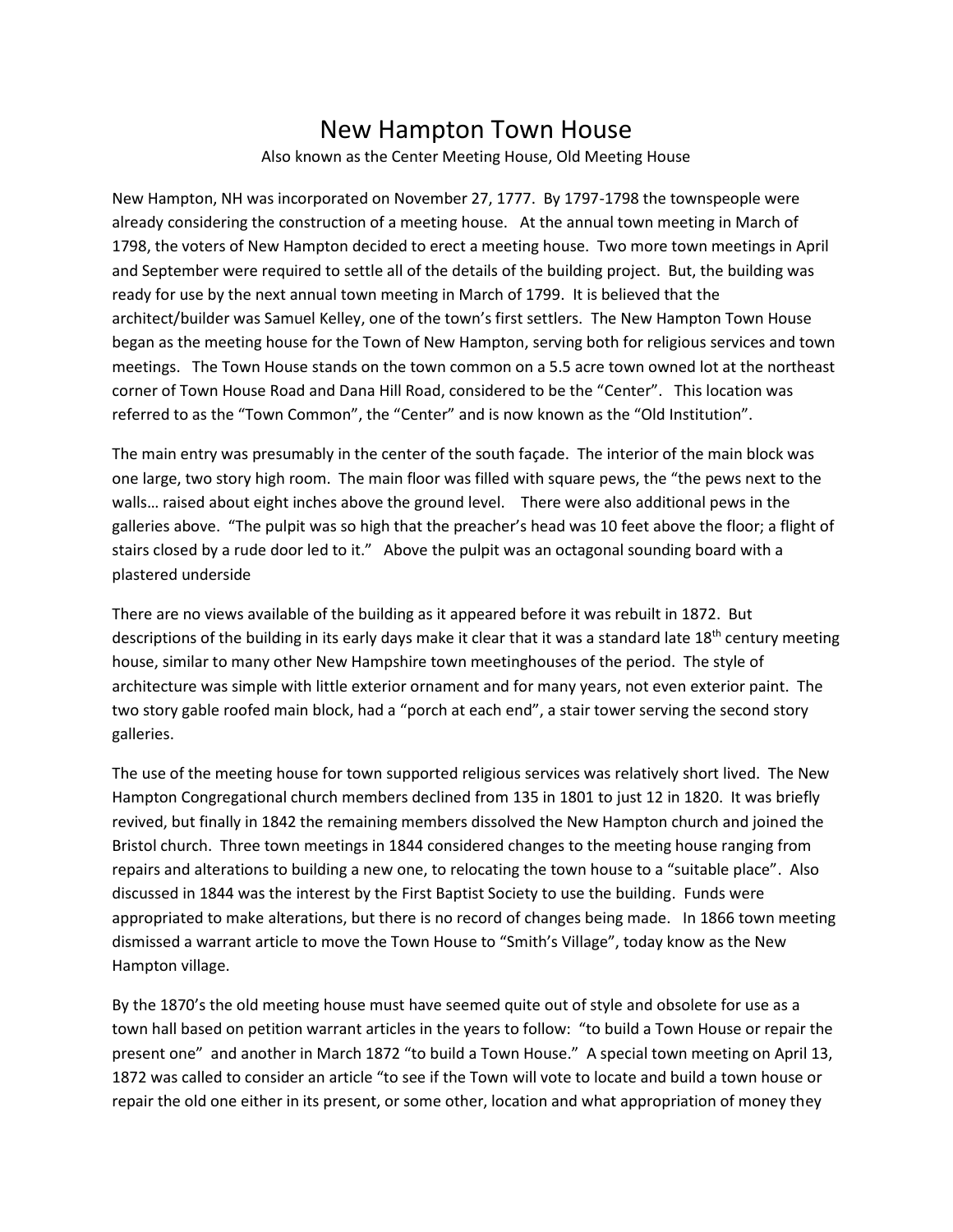will make for the same …". The meeting decided "to repair the Town House where it now stands" and appropriated \$700 for the project.

The main block of the wooden town house is now a mid  $19<sup>th</sup>$  century vernacular structure, while the smaller additions on its rear are mid 20<sup>th</sup> century vernacular structures. The main block is post and beam construction and stands on a cut granite block foundation. The tall one and a half story, gable roofed main block is set with its main façade, the lateral south side, facing Town House Road across the wide common. In the center of the main block's south façade, a one story, gable roofed porch shelters the main entry. The main block's rear northern side is entirely covered by three, one story shed roof additions for the kitchen, the stage and the privies, and at the east end, a small one story shed roofed rear entry porch with a ramp. The main block has a post and beam frame, while the three additions have balloon frames. The building retains its basic integrity of location, design, setting, materials, workmanship and association. The main block's exterior has seen little change since the remodeling in 1872, save for the additions on the rear. The main blocks interior, a single large room over sixteen feet high, also appears much the same it has since 1872, save the two doors and a stage opening placed in its north rear wall, when the additions were built. The one large meeting room that occupies the main level of the main block is lit by twelve large 20/15 sash windows on the east, west and south sides of the building. Four additional windows are now enclosed by the kitchen and privy additions. Each window has a simply molded frame, plain window sill, and is covered by a large plain single shutter, made of vertical boards, and hung on long metal hinges. The main meeting room has a hardwood floor and has plastered walls. Two L-shaped platforms, that once held pews, are found around the three sides of the room. They cover the entire east and west sides and are interrupted in front of the main entry on the south side. The main building is clapboarded and is framed by wide corner pilasters with simple molded capitals but no bases. A wide box cornice with moldings, deep frieze and returns trims the shingled gable roof. There is no plumbing or water to the building. The building is heated by two wood stoves on the east and west end of the building on the main floor. The older Waterbury stove, a large metal cylinder embellished with embossed Victorian floral and geometric designs is located on the west side of the building. A plainer and smaller modern stove is located on the east end. Built on the platform and against the wall beside each chimney (to the north of the west chimney and the south of the east chimney) is a large open wood box, made of horizontal boards.

The main building has changed relatively little and still conveys the character of a mid 19<sup>th</sup> century town hall. This is not to say that the building has not changed. In the 1930's and 1940's several changes were made to the Town House to increase its usefulness as a public meeting place, not only for town meetings, but for other community events, such as Old Home Day observations, suppers, as well as family reunions and weddings. The first important change was probably the addition of the privies, perhaps in 1934. Electric lights were installed in 1937. An addition with a kitchen and a stage in 1940 made it much easier to use the hall for suppers, plays and other public events. Hardwood floors were installed in 1942. The wooden floor of the front entry porch was replaced by a granite slab in 1963.